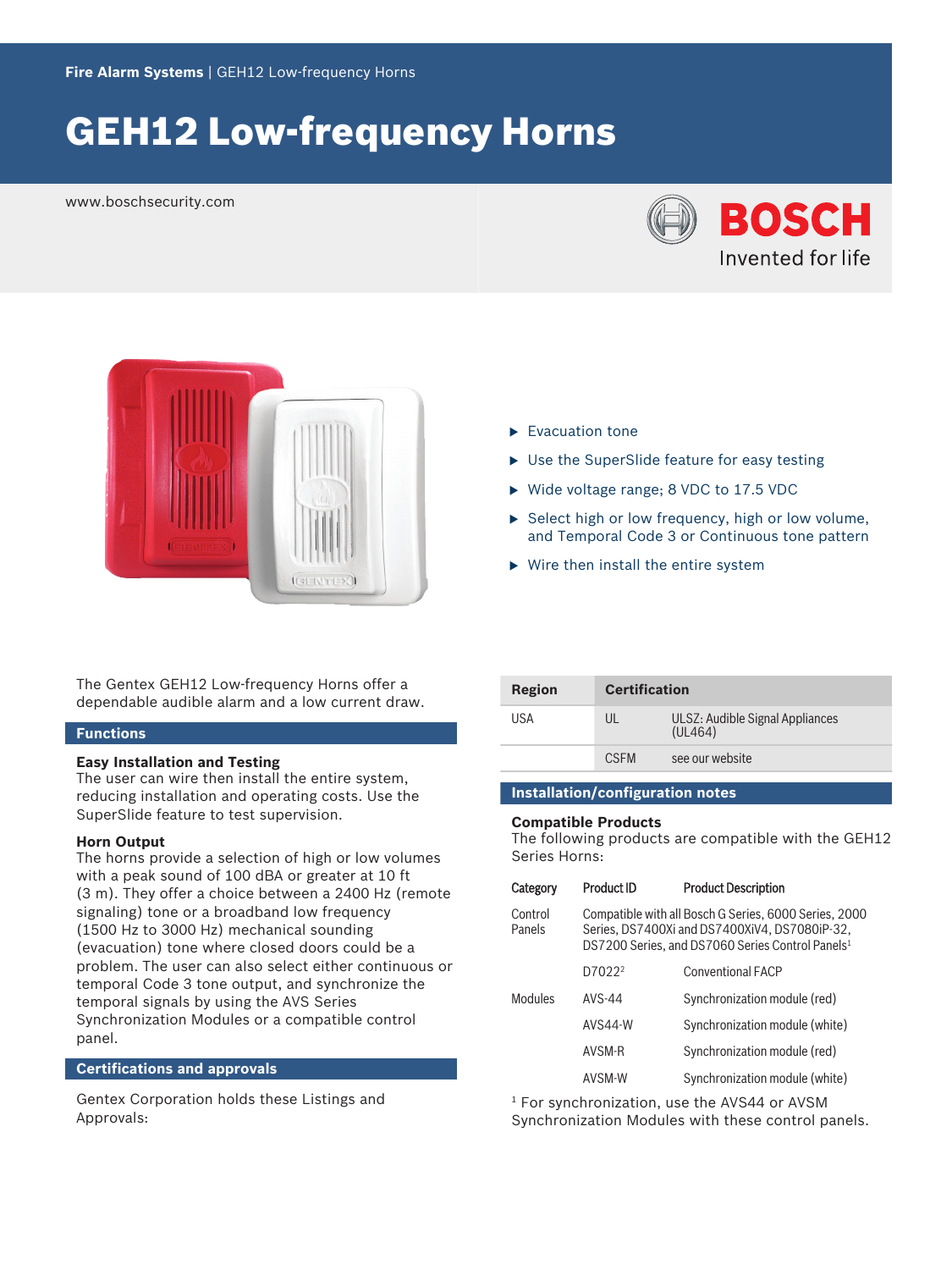2 The D7022 must be set for 12 VDC operation and requires the AVS44 or AVSM Synchronization Modules for synchronization.

#### **Mounting Considerations** Outdoor Applications

For an outdoor application or a severe environment (NEMA 3R) application, the GEH12 Series Horns must be surface mounted on a flat wall in a GOE Outdoor Enclosure. Use a watertight conduit fitting.

#### Indoor Applications

Install the horns with their tops at least 90 in. (2.3 m) above the floor and no closer than 6 in. (15.2 cm) to the ceiling. The horns are equipped with a four-inch square mounting plate that can be attached as follows:

|                  | <b>Conduit</b><br><b>Applications</b> | Surface<br><b>Mounted</b> | Semi-flush<br><b>Mounted</b> |
|------------------|---------------------------------------|---------------------------|------------------------------|
| Single-gang      | ٠                                     |                           | ٠                            |
| Double-gang      | ٠                                     | ٠                         | ٠                            |
| Four-inch square | ٠                                     | ٠                         | ٠                            |
| <b>GSB</b>       | ٠                                     |                           |                              |

#### **Shipping Information**

The horns are delivered from the factory set to the temporal lower frequency mode. Also included is a locking mechanism that secures the product to the bracket without any screws showing.

#### **Wiring**

The input terminals accept wires with diameters between 18 AWG and 12 AWG (ISO 0.75 mm<sup>2</sup> and 4 mm<sup>2</sup> ).

### **Parts included**

| Quant. | Component |
|--------|-----------|
|        |           |

- 1 Horn with finish plate
- 1 Die-cast mounting plate
- 1 Plastic test card
- 1 Hardware pack
- 1 Literature pack

### **Technical specifications**

#### **Electrical**

| Voltage Range:           | 8 VDC to 17.5 VDC        |  |
|--------------------------|--------------------------|--|
| Voltage (Input):         | 12 VDC nominal           |  |
| <b>Environmental</b>     |                          |  |
| <b>Relative Humidity</b> | Up to 93% non-condensing |  |

## Temperature (Operating): +32°F to +120°F (0°C to +49°C)

#### **Mechanical**

#### **Alarm Ratings**

| Horn (Continuous, 2400 Hz)             |                                             |
|----------------------------------------|---------------------------------------------|
| Audible Device Current (maximum):      | 29 mA RMS                                   |
| Sound output at 10 ft (3 m) at 12 VDC: | High output: 78 dBA<br>Low output: 73 dBA   |
| Horn (Continuous, Mechanical)          |                                             |
| Audible Device Current (maximum):      | 26 mA RMS                                   |
| Sound output at 10 ft (3 m) at 12 VDC: | High output: 81 dBA<br>Low output: 75 dBA   |
| Horn (Temporal Code 3, 2400 Hz)        |                                             |
| Audible Device Current (maximum):      | 29 mA RMS                                   |
| Sound output at 10 ft (3 m) at 12 VDC: | High output: 78 dBA<br>Low output: 73 dBA   |
| Horn (Temporal Code 3, Mechanical)     |                                             |
| Audible Device Current (maximum):      | 26 mA RMS                                   |
| Sound output at 10 ft (3 m) at 12 VDC: | High output: 78 dBA<br>Low output: 72 dBA*  |
| Chime (Continuous)                     |                                             |
| Audible Device Current (maximum):      | 13 mA RMS                                   |
| Sound output at 10 ft (3 m) at 12 VDC: | High output: 64 dBA*<br>Low output: 63 dBA* |
| Chime (Temporal Code 3)                |                                             |
| Audible Device Current (maximum):      | 13 mA RMS                                   |
| Sound output at 10 ft (3 m) at 12 VDC: | High output: 63 dBA*<br>Low output: 62 dBA* |
| Whoop                                  |                                             |
| Audible Device Current (maximum):      | 55 mA RMS                                   |
| Sound output at 10 ft (3 m) at 12 VDC: | High output: 79 dBA<br>Low output: 74 dBA*  |

\* If you operate the horn in this mode at this voltage, it does not meet the UL reverberant sound level required for public mode fire protection service. These settings are acceptable only for private mode fire alarm use. Use the high output setting for public mode application.



#### **Notice**

The sound output for the temporal (Code 3) tone is rated lower because the time the horn is off is averaged into the sound output rating. When the horn is producing a tone in the Temporal mode, its sound pressure is the same as the Continuous mode.